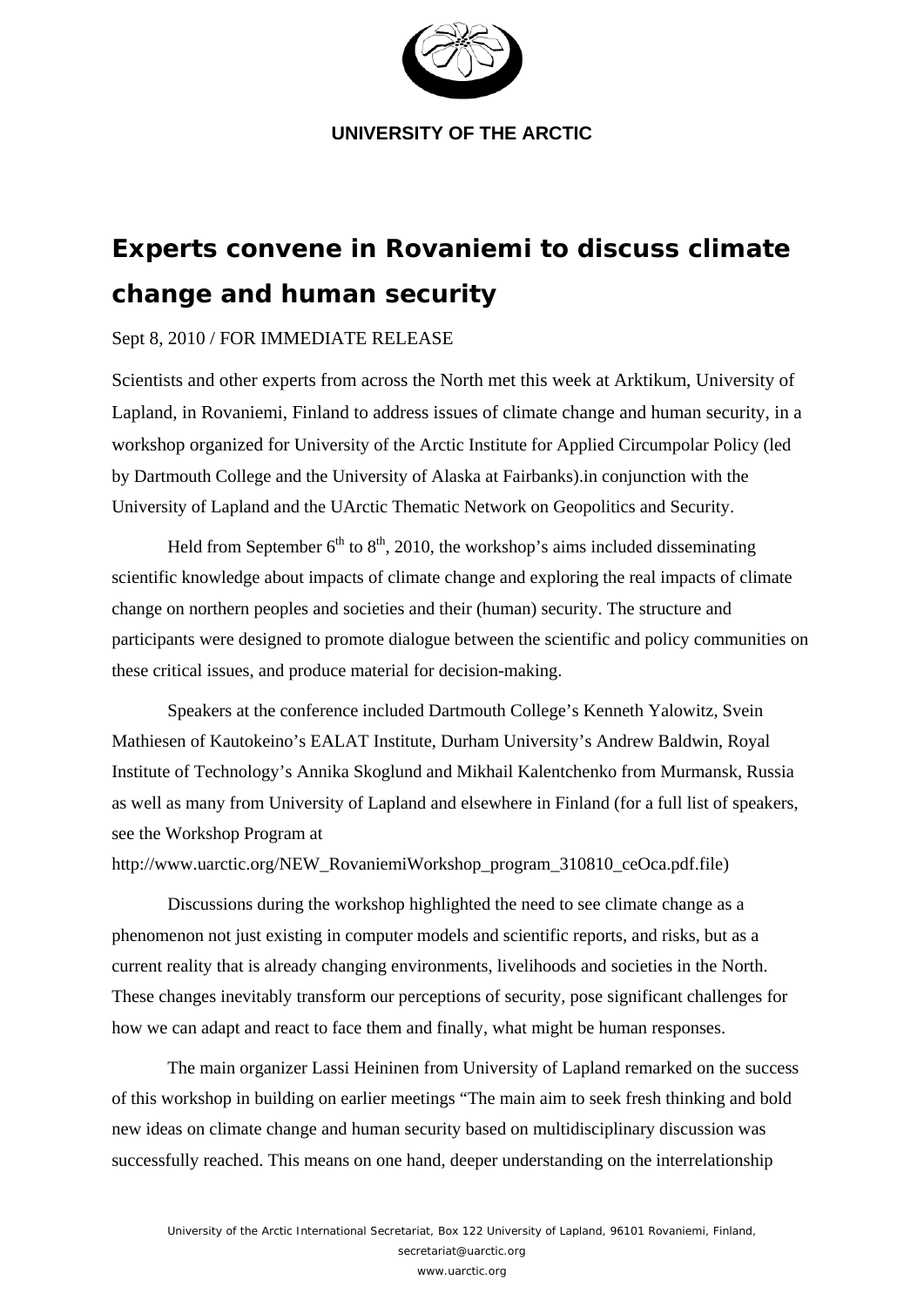between them like for example, that climate change might mean a change in problem definition on security paradigm, and on the other, new ideas and concepts for human responses which are among the main findings of a final report."

The discussion of this week's workshop served as a follow-up to two earlier conferences organized by the Institute, "The Arctic Climate Change and Security Policy" in Hanover, NH December 2008, and "Considering a Roadmap Forward: The Arctic Marine Shipping Assessment" in Fairbanks, Alaska in October 2009, and also from the design and experiences of the Open Assemblies of the Northern Research Forum (www.nrf.is).

Organizing the workshop at the Arctic Centre, University of Lapland continues to demonstrate Rovaniemi's legacy as a hub of Arctic science and international policy, as well as highlight the considerable expertise concentrated in the academic and governmental actors in Lapland.

## **About the organizers**

*The University of the Arctic Institute for Applied Circumpolar Policy was established in 2008 by the Dartmouth College and the University of Alaska at Fairbanks. The two earlier conferences by the UArctic Institute were "The Arctic Climate Change and Security Policy" in Hanover, NH December 2008, and "Considering a Roadmap Forward: The Arctic Marine Shipping Assessment" in Fairbanks, Alaska in October 2009.* 

*The Thematic Network on Geopolitics and Security is a joint TN between the University of the Arctic (UArctic) and the Northern Research Forum (NRF), it was established in 2009. The two focus areas of the TN are studies on northern Geopolitics and studies on security and security dimensions in the North, and the main aim is to combine these two areas together and draw up a holistic picture on northern geopolitics.*

*The University of the Arctic is a cooperative network of over 100 universities, colleges, and other organizations committed to higher education and research in the North. Our members share resources, facilities, and expertise to build post-secondary education programs that are relevant and accessible to northern students. Our overall goal is to create a strong, sustainable circumpolar region by empowering northerners and northern communities through education and shared knowledge.* 

*The University of Lapland located in Rovaniemi in Finnish Lapland, is an international, multidisciplinary institution whose areas of expertise include Arctic affairs and tourism*